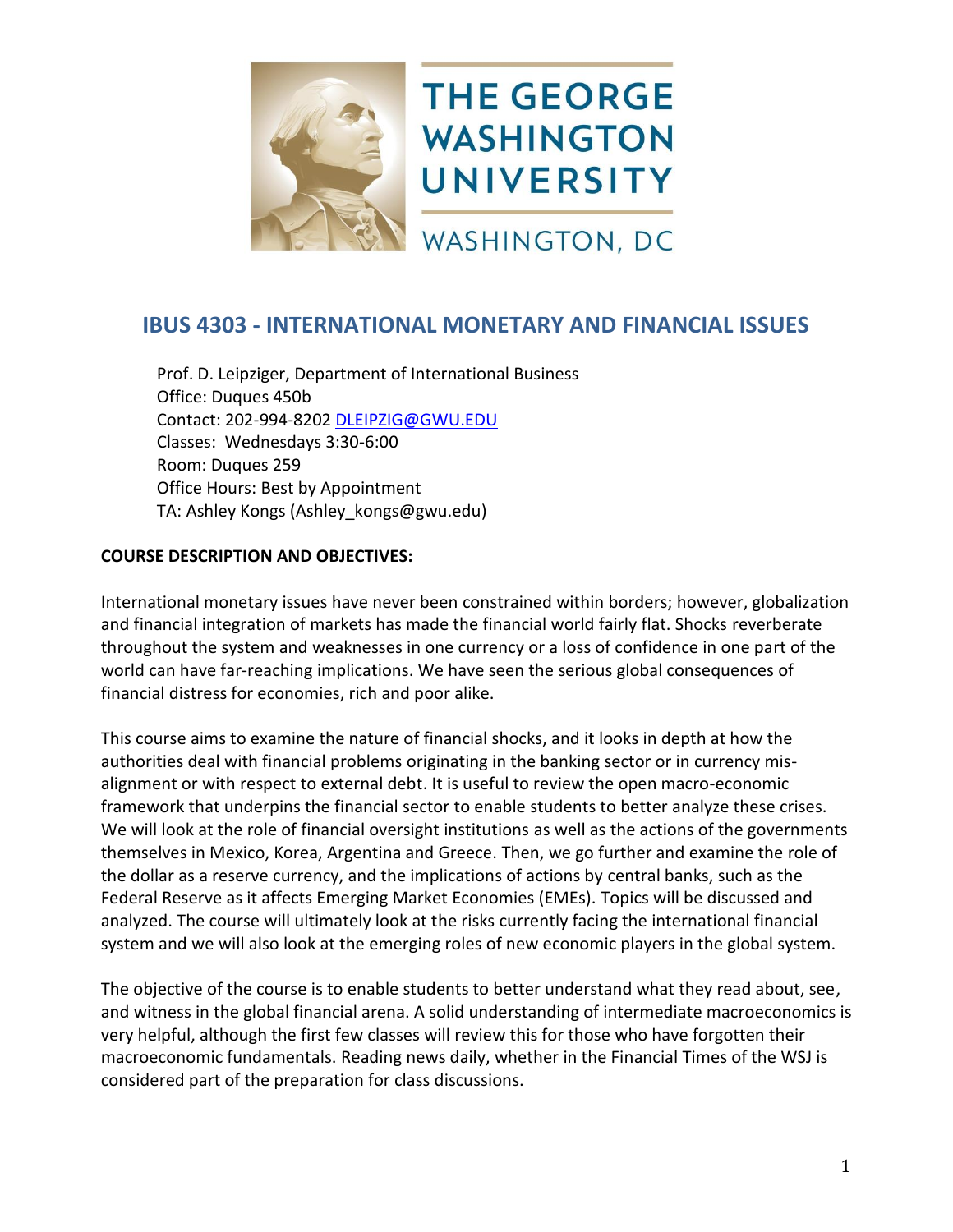# **GRADING CRITERIA:**

25% = Midterm Assigned Paper (due March 4<sup>th</sup>)

25% = Team Assignment ( due in April )

10% = Individual contributions and classroom participation

 $40\%$  = Final Exam (May  $8^{th}$ )

# **COURSE REQUIREMENTS & THE APPROACH TO LEARNING:**

**Text:** James Gerber, INTERNATIONAL ECONOMICS, Addison-Wesley (Sixth Edition is preferred) but obtaining an inexpensive is of recent vintage is fine.

**Assigned readings:** Available on *Blackboard*, but cases should be obtained by students via the Harvard Course Pack.

**Class attendance**: Attendance is not optional and excessive absences will be noted and need further explanation.

**Classroom participation**: Participation makes up part of your grade and is strongly recommended. *Normal GWU rules apply with respect to integrity and decorum.*

**Facebook can wait**: In a lecture format it is important to take notes, not surf the web surfing. That and emailing during class are discouraging and are punishable by death! For most classes, especially when hardcopy power-point is distributed, A CLOSED LAPTOPS policy will be enforced. **Guest Speakers**: We may have a couple of guest speakers, TBD as the semester progresses.

# **ASSIGNMENTS:**

# **January 30, 2019:** *Hand-in Assignment*: Due before class.

Please answer the following questions in one paragraph each, put your name on the pages and submit before class. The three questions are as follows:

- 1. What should be the impact in the US and abroad of "tapering," the reduction of and eventual reversal of quantitative easing?
- 2. Do high savings rates in China inevitably mean that China will run a current account surplus and for how long?
- 3. Why is it unlikely that the US\$-Japanese yen exchange rate will be different in Tokyo than it will be in New York?

# **February 6 th – March 27 th:** *FT Class Assignment:* Article due Monday before class, be prepared to discuss in class with some insights not simply repeating the news report.

Each class from Class 4 to Class 10 will have an assignment. A few students will be assigned each class to bring in a FT or equivalent article and discuss. The selected students should send their chosen articles to the TA by Tuesday at 5pm of their assigned week. The TA will then distribute to all students in class via blackboard. Selected students should be prepared to explain their article to the class and why it's relevant. All students should have read the articles prior to class. Articles can also come from the WSJ or another source; however, the FT on-line is available free to all GW students and is convenient. We will devote 30 minutes of class time each week to this exercise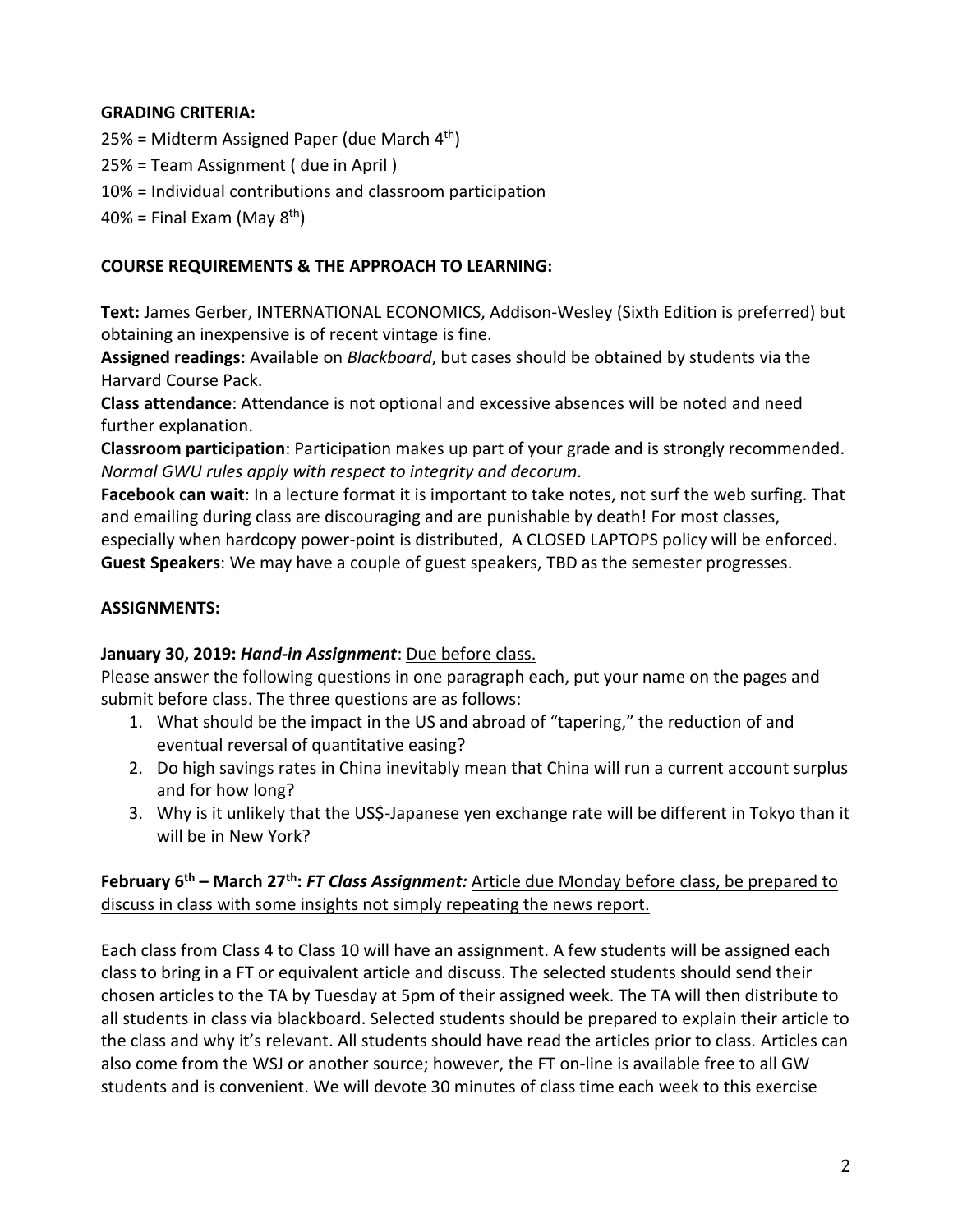with the dual objective of a) keeping current on international financial issues and b) helping to prepare students for the team assignment analysis and presentations.

# **MID-TERM ASSIGNMENT IS DUE MARCH 4 th***WITHOUT EXCEPTION*:

Analyze what could have been done differently in the case of Greece. Review IMF Reports and other sources to come a judgment about what the government, IMF and Euro-authorities could have or should have done differently. The paper (5 single-spaced pages in length) should be in your own words, sources noted, and should demonstrate that you understand the concepts driving crises and the lessons learned so far. *Further instructions will be given in class.*

# **April 3 rd – April 17 th: Two- to three-Person Team Assignment Presentation.**

Select and present an FT or WSJ article, discuss its ramifications, and lead the class discussion by asking three thought-provoking questions. Use 7-10 PowerPoint slides and hand in an accompanying 3-4 page "note." The note should discuss the article in depth and provide citations for resources you used to dig deeper into the topic raised by the newspaper article. Some research, going beyond new reports, is required for a thorough analysis.

*Three teams to present each week, each for 30 minutes. Laptops should remain closed for those listening, so that they can participate fully in the discussion.*

# **CLASS SCHEDULE**

# **CLASS 1: January 16, 2019:** *INTRODUCTION*

# *Lecture Topic:*

- How Has the Global Economy and Its Financial System Changed over the past decade?
	- $\circ$  Basic review of macroeconomics in an international setting—concepts and terms that we will be using

**Before Class**: You should review your macro textbook as a refresher.

# **Reading Assignments for Next Class:**

*1. Gerber's International Economics: Chapters 11, 9 and 10*

# **CLASS 2: January 23, 2019**

# *Lecture Topic:*

- Open Economy Macro, the Balance of Payments, and the Exchange Rate.
- Reviewing concepts needed for analyzing global issues.

# **Reading Assignments for Next Class:**

- *1. Gerber: Chapters 2, 12*
- *2. Speech on Central Bank independence by Governor Vujcic (blackboard)*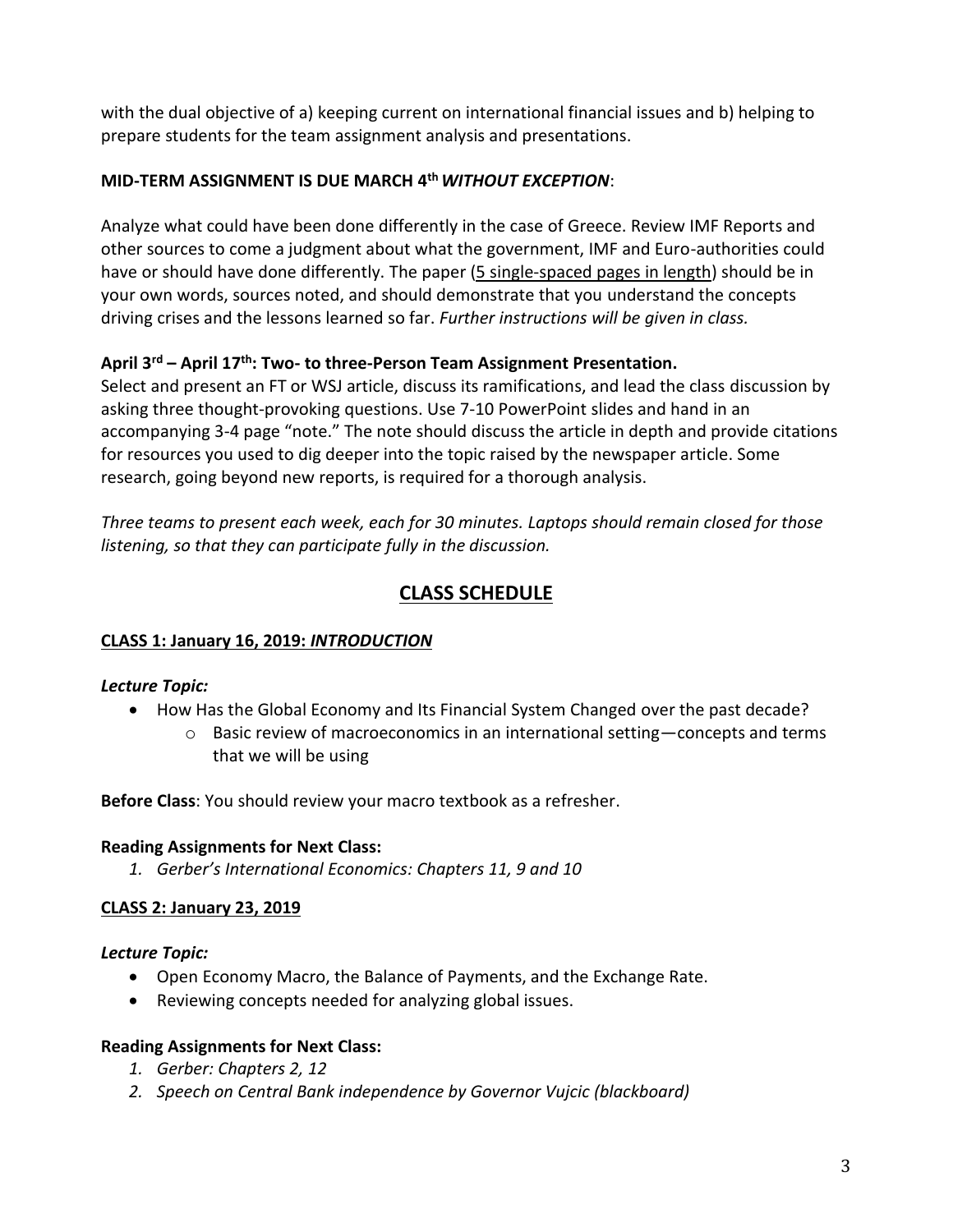# **CLASS 3: January 30, 2019**

# *Lecture Topic:*

- What will be the impact of the gradual reversal of quantitative easing in the US?
- A Review of What Central Banks Do and How They Do It
	- o The Cases of Chile and Brazil and Managing Capital Flows
- Global Financial Issues and Institutions The Role of the IMF, World Bank, and FSB

# **ASSIGNMENT DUE FOR THIS CLASS**

#### **Reading Assignments for Next Class:**

- *1. Gerber: Chap. 13*
- *2. See THE BIG SHORT (and be prepared to discuss the causes of the crisis)*
- *3. The US Financial Crisis, The Economist (on blackboard)*
- 4. *Google view of the financial crisis by Ben Bernanke, Brad de Long and Tyler Cowen for class discussion or check Project Syndicate for views.*

# **CLASS 4: February 6, 2019**

#### *Lecture Topic:*

- What Do We Know About Financial Crises?
	- o What are its causes and impacts?
	- o What can we learn from the US financial crisis?
	- o How do crises spread?

#### **ASSIGNMENT DUE FOR THIS CLASS**

#### **Reading Assignments for Next Class:**

- *1. Mexico Case: The Tequila Crisis, HBS Case # 9-702-093*
- *2. Liliana Rojas-Suarez paper on macro resilience (see blackboard)*

#### **CLASS 5: February 13, 2019**

#### *Lecture Topic:*

- The Tequila Crisis and Its Lessons
- Latin American Risks and Challenges

#### **ASSIGNMENT DUE FOR THIS CLASS**

#### **Reading Assignments for Next Class:**

- *1. Gerber: Chap. 16*
- *2. Leipziger on Moral Hazard in Korea: " Public and Private Interests in Korea," EDI Working Paper, The World Bank, 1998 (optional)*
- *3. The East Asia Financial Crisis, HBS Case # 9-074-045*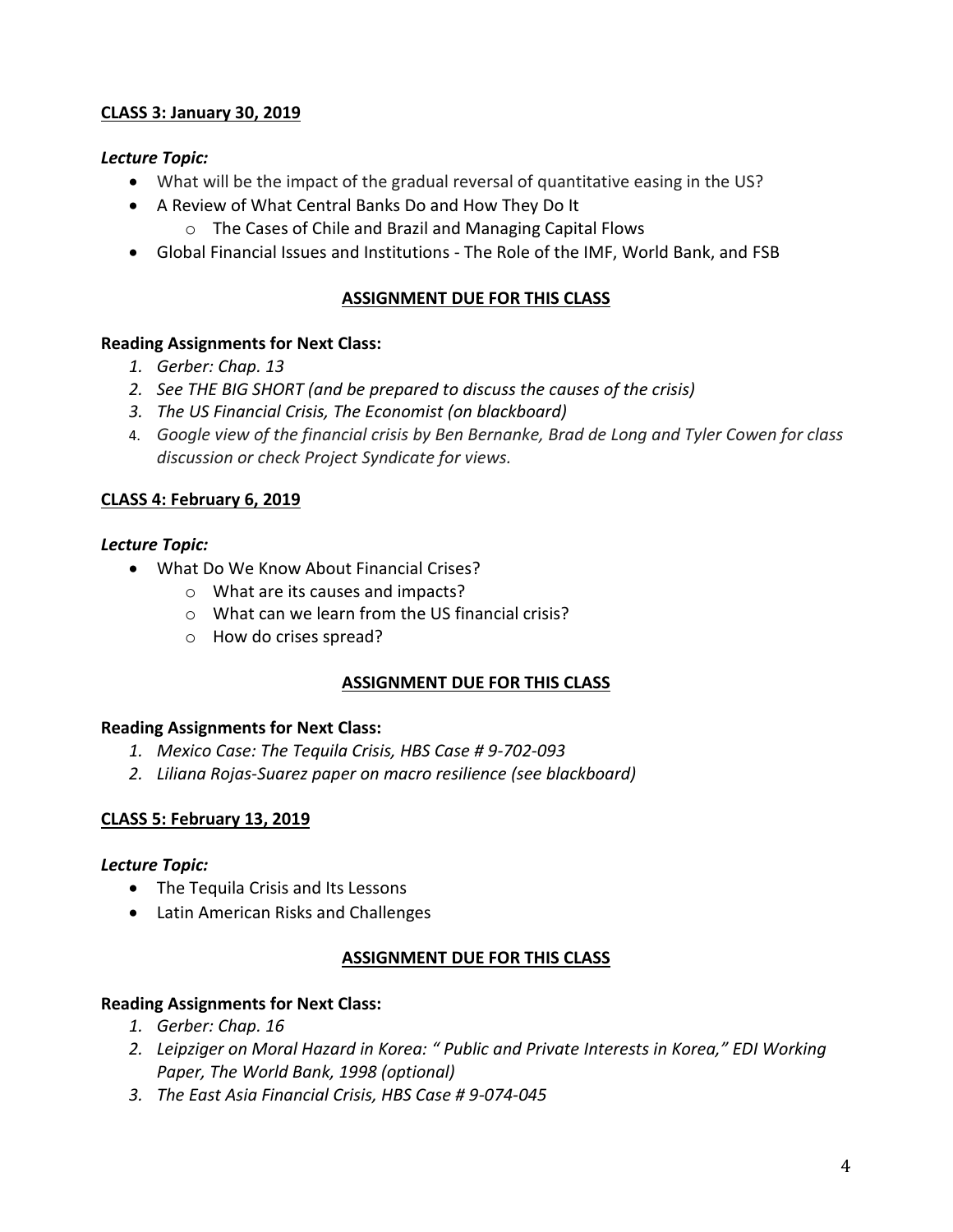# **CLASS 6: February 20, 2019**

# *Lecture Topic*:

- What's unique about the Korean development experience
- The Korean Economy and the Crisis of 1997 and Its Lessons

## **ASSIGNMENT DUE FOR THIS CLASS**

#### **Reading Assignments for Next Class:**

- *1. Gerber: Chap. 16*
- *2. Argentina: Anatomy of a Financial Crisis, Thunderbird Case A03-04-0006 (TB0131)*

# **CLASS 7: February 27, 2019**

# *Lecture Topic*:

- The characteristics of a Currency Board
- The End of Convertibility and the Corralito

# **ASSIGNMENT DUE FOR THIS CLASS**

#### **Reading Assignments for Next Class:**

- *1. Gerber: Chap. 14*
- *2. Crisis in Cyprus: Was It Different This Time, Ivey Case W13369 (HBS)*
- *3. Review of a recent FSAP for China (blackboard)*

### **MID-TERM ASSIGNMENT IS DUE MARCH 4 thWITHOUT EXCEPTION**: Paper Length: 5 single-spaced pages

 Analyze what the IMF, the Economic Commission, and the ECB could have or should have done differently in the case of Greece. What should the government have done differently? What lessons did we learn from Argentina and Korea that might be relevant here? What's next for Greece? The paper should be in your own words, sources noted, and should demonstrate that you understand the concepts behind the crisis, why solutions haven't worked and the lessons for other countries facing such problems.

#### **CLASS 8: March 6, 2019**

#### *Lecture Topic*:

- Greece and the Euro Crisis
- China's Financial Sector Risks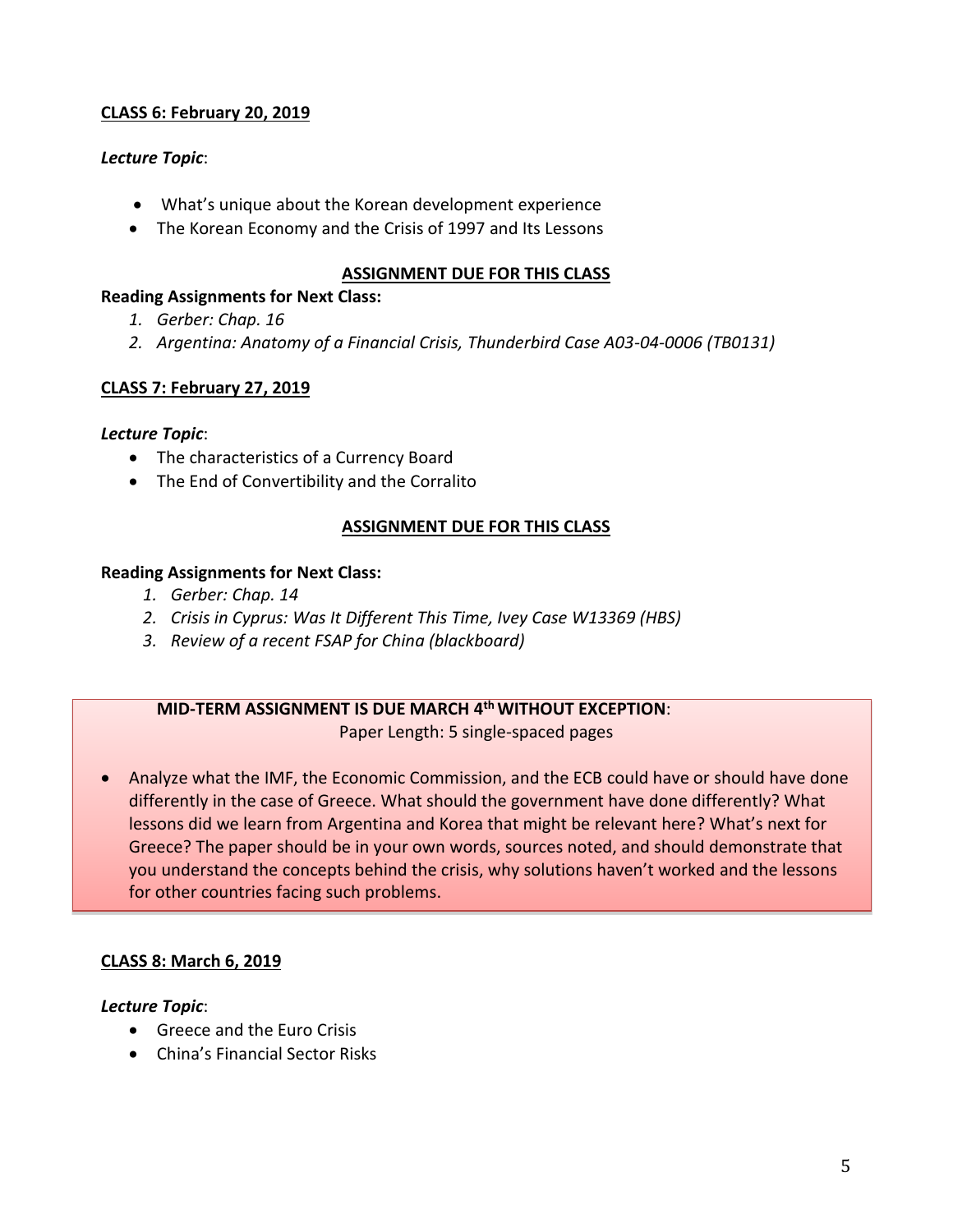# **ASSIGNMENT DUE FOR THIS CLASS**

**Other:** Team Assignments for April to be set (2-3 students per team)

# **Reading Assignments for Next Class:**

- *1. Gerber: Chap. 12 reread*
- *2. Reinhart, Carmen and Kenneth Rogoff, " This Time is Different, " NBER Working Paper # 14656 (2009)*
- *3. Brookings Paper by Elliott on Basel III regulations (blackboard)*

#### **CLASS 9: March 20, 2019**

#### *Lecture Topic*:

- Lessons Learned from Banking and Financial Crises
- Modes of Prevention
- Warning Signals and Responses

# **ASSIGNMENT DUE FOR THIS CLASS**

*Other:* Reconfirm Team Assignments for April to be set (ideally 2 students per team)

#### **Reading Assignments for Next Class:**

- *1. Barry Eichengreen: Exorbitant Privilege. Chap 6.*
- *2. Eswar Prasad, The Dollar Trap, Chaps. 12*
- *3. Dani Rodrik on the Trouble with Globalization (blackboard)*

#### **CLASS 10: March 27, 2019**

#### *Lecture Topic:*

- Risk, Contagion and Regulation
- The Dollar, Euro, and Renminbi and the Future of the System
- The Future of globalization

#### **ASSIGNMENT DUE FOR THIS CLASS**

#### **Reading Assignments for Next Class:**

*None. Work on Team Assignments. NO READING ASSIGNMENTS PAST THIS POINT*

#### **CLASS 11: April 3, 2019**

# **ASSIGNMENT DUE FOR THIS CLASS**